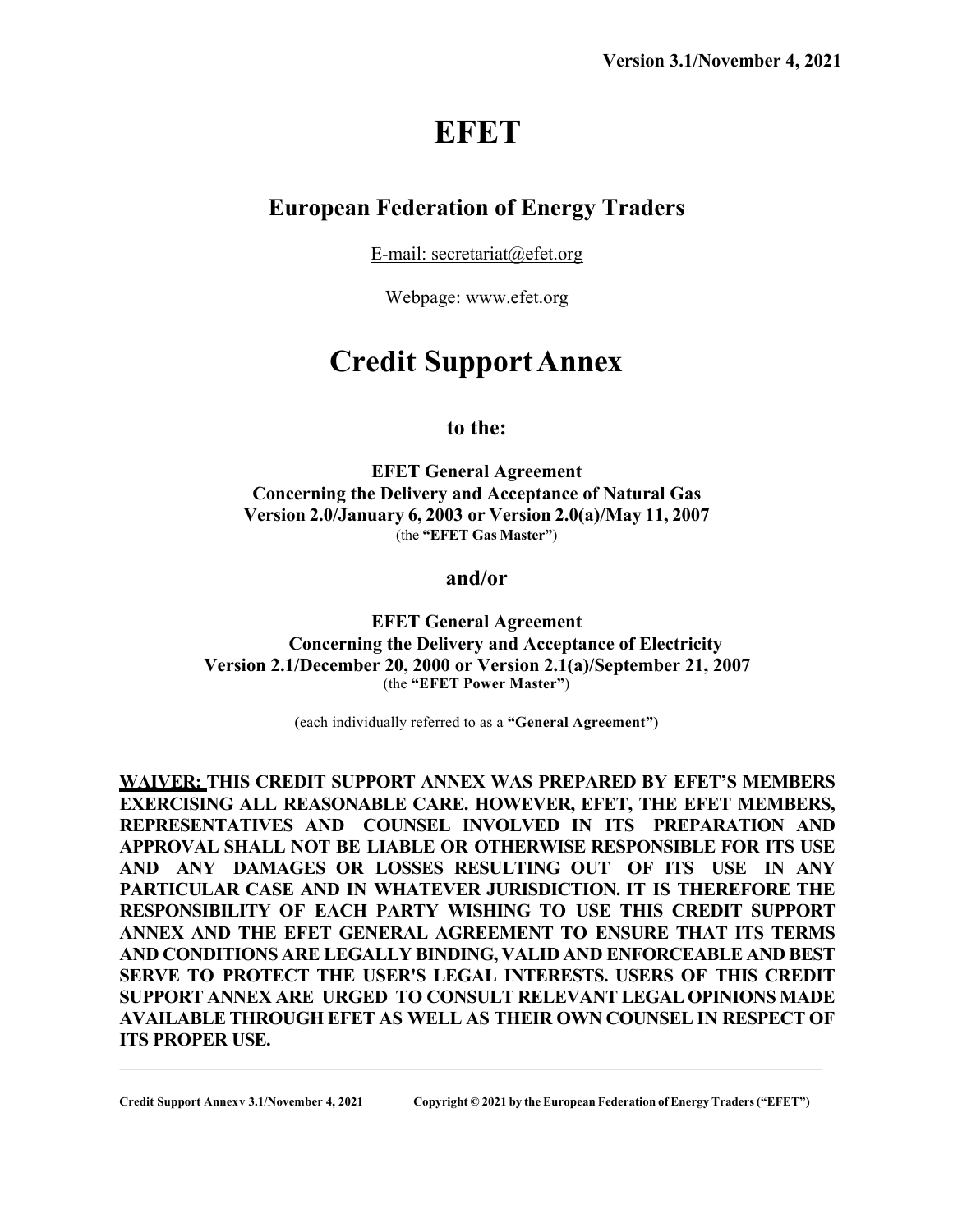### **USAGE NOTES TO CREDIT SUPPORT ANNEX (VERSION [3.1]/[November 4], 2021):**

**IBOR transition.** In consultation with EFET's Members, amendments have been made to this Credit Support Annex in order to update references to EURIBOR to ensure adequate fallback mechanisms are in place, in accordance with the EU Benchmarks Regulation. **This version shall substitute all previous versions of the Credit Support Annex.**

# **[REMOVE AND DISCARD THIS PAGE PRIOR TO EXECUTION]**

## **[FOR INFORMATION PURPOSES ONLY - NOT PART OF CREDIT SUPPORT ANNEX]**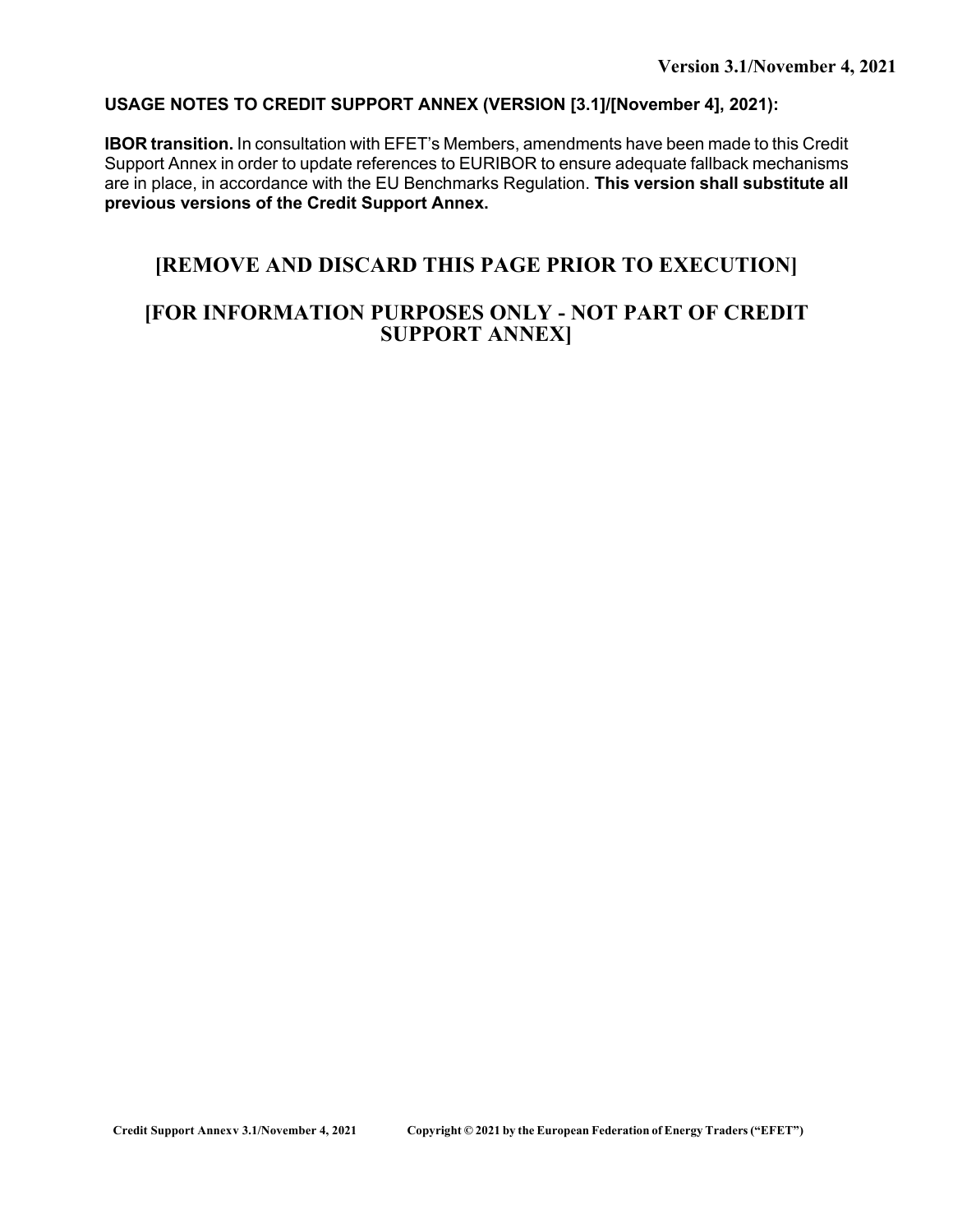# **EFET**

# **European Federation of Energy Traders**

# **Credit Support Annex**

between

("**Party A**")

and

………………………………………

("**Party B**")

This Credit Support Annex (the **"Annex")** shall constitute an Annex to, and shall modify, supplement, amend, form part of and be subject to, any General Agreement between the Parties to which it is annexed at the time of its execution. In this case, the Effective Date of such General Agreement shall also be the effective date of this Annex (the **"Effective Date").**

### **OR**

If the Parties are adding this Annex to an existing and previously executed General Agreement, they must check the applicable box, fill in the applicable date, and execute this Annex where provided below:

(the "Effective Date"), Effective Party A and Party B, (collectively, "the Parties") hereby modify, supplement and amend, to the extent set forth herein, the terms of the following previously executed General Agreement:

That certain EFET Power Master entered into between the Parties and datedas of  $\lceil \cdot \rceil$  $\overline{\phantom{a}}$  ; or

That certain EFET Gas Master entered into between the Parties and dated as of  $\begin{bmatrix} 1 \end{bmatrix}$ 

Upon mutual execution of this Annex, the above identified General Agreement shall incorporate the terms of this Annex and this Annex shall become a part thereof, applicable to all Individual Contracts thereunder.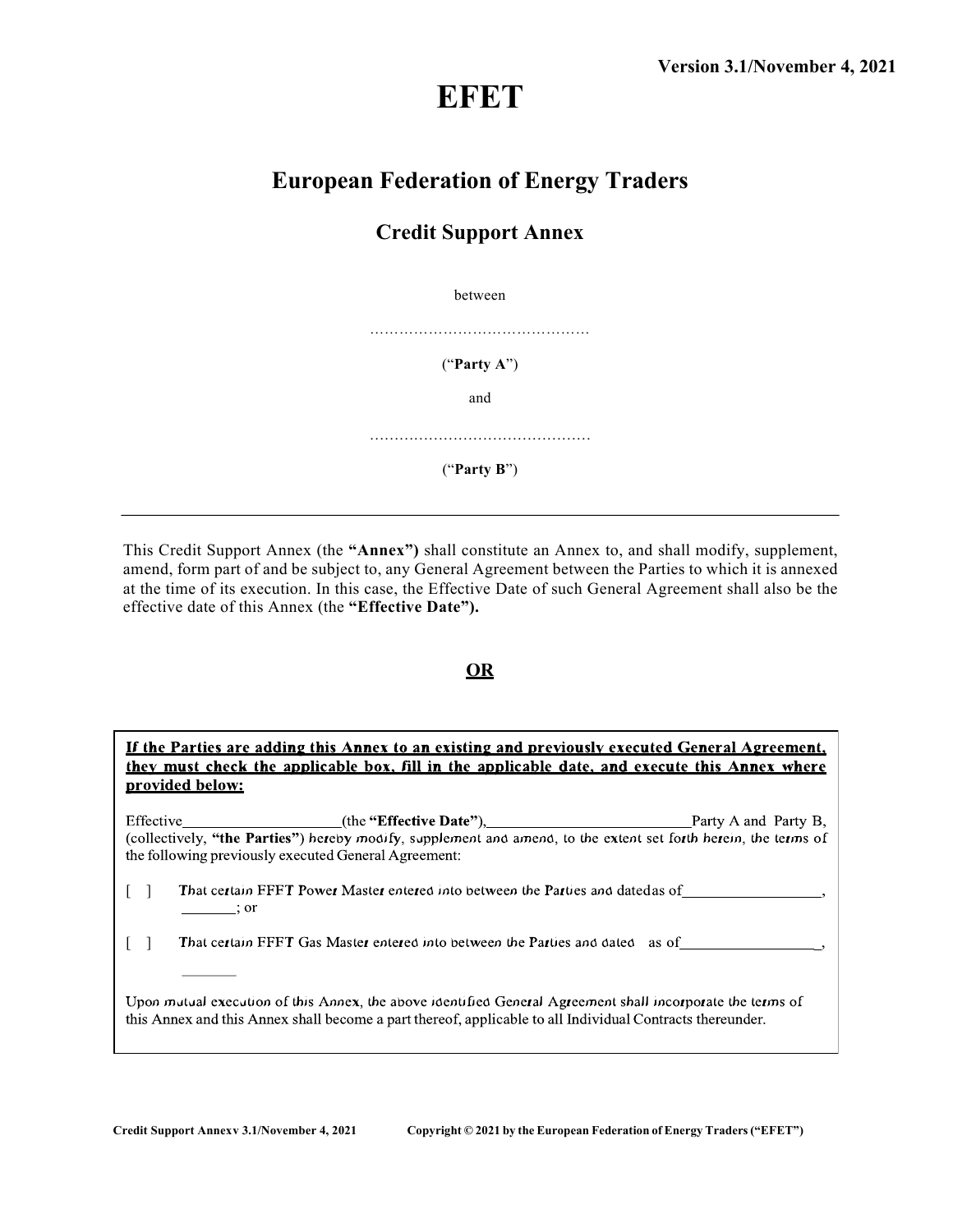# **CREDIT SUPPORT ANNEX**

The Parties agree to provide each other with Eligible Credit Support according to the following provisions. This shall serve to collateralize outstanding obligations between the Parties from time to time pursuant to the Agreement.

#### **§1 Definitions and Interpretation**

- **1. Definitions:** In addition to the other terms and phrases in the General Agreement, the capitalized terms used in this Annex shall have the meanings set out in Appendix 1.
- **2. Interpretation:** Headings and titles are for convenience only and do not affect the interpretation of this Annex. Unless otherwise described, references in this Annex to paragraphs are to paragraphs of this Annex. In the event of inconsistency between this Annex and other provisions of the General Agreement, this Annex will prevail. In the event of inconsistency between **§** 14 and the other provisions of this Annex, **§** 14 will prevail. References to "transfer" in this Annex mean, in relation to Cash, payment, and in relation to other assets, delivery.

#### **§2 Valuation Agent and Determination of Valuations**

- **1. Valuation Agent:** The Valuation Agent shall be the agent designated as such in § 14.5. Should the Parties not have determined a Valuation Agent under § 14.5, the Party asserting a claim for transfer under  $\S 3$  or  $\S 4$  shall be the Valuation Agent. Should a Material Reason have occurred in relation to the Valuation Agent designated in accordance with sentences one or two of this  $\S 2.1$ , the Party in relation to which the Material Reason does not subsist, for so long as the Material Reason does not subsist, shall assume the function of Valuation Agent.
- **2. Determination of Valuations:** The Valuation Agent or the Party assuming the function of Valuation Agent in accordance with § 2.1 shall determine the Base Currency Equivalent at the Valuation Time on each Valuation Day and inform the Parties at the Notification Time of:
	- (a) the amount of any Exposure;
	- (b) the Value of any Eligible Credit Support held under this Annex;
	- (c) the amount of any Credit Support Amount; and
	- (d) the amount, if any, which may be transferred pursuant to  $\S 3$  or  $\S 4$ .

#### **§3 Credit Support Obligations**

- **1. Credit Support Obligations:** Upon demand by a Party (the **"Transferee"**) on or promptly following a Valuation Day, the other Party (the **"Transferor"**) shall transfer to the Transferee Eligible Credit Support in an amount equal to the amount by which the Credit Support Amount of the Transferee exceeds the Eligible Credit Support held by the Transferee at the Valuation Time. Eligible Credit Support demanded but not received by a Party prior to a Valuation Time shall be deemed to be held by it, provided that the transfer of such Eligible Credit Support is due on or after such Valuation Time.
- **2. Delivery of Eligible Credit Support:** Subject to § 8, should a Transferor receive a request for Eligible Credit Support in accordance with § 3.1, then the Transferor shall transfer to the Transferee the requested Eligible Credit Support not later than close of business on the Business Day following such request by either: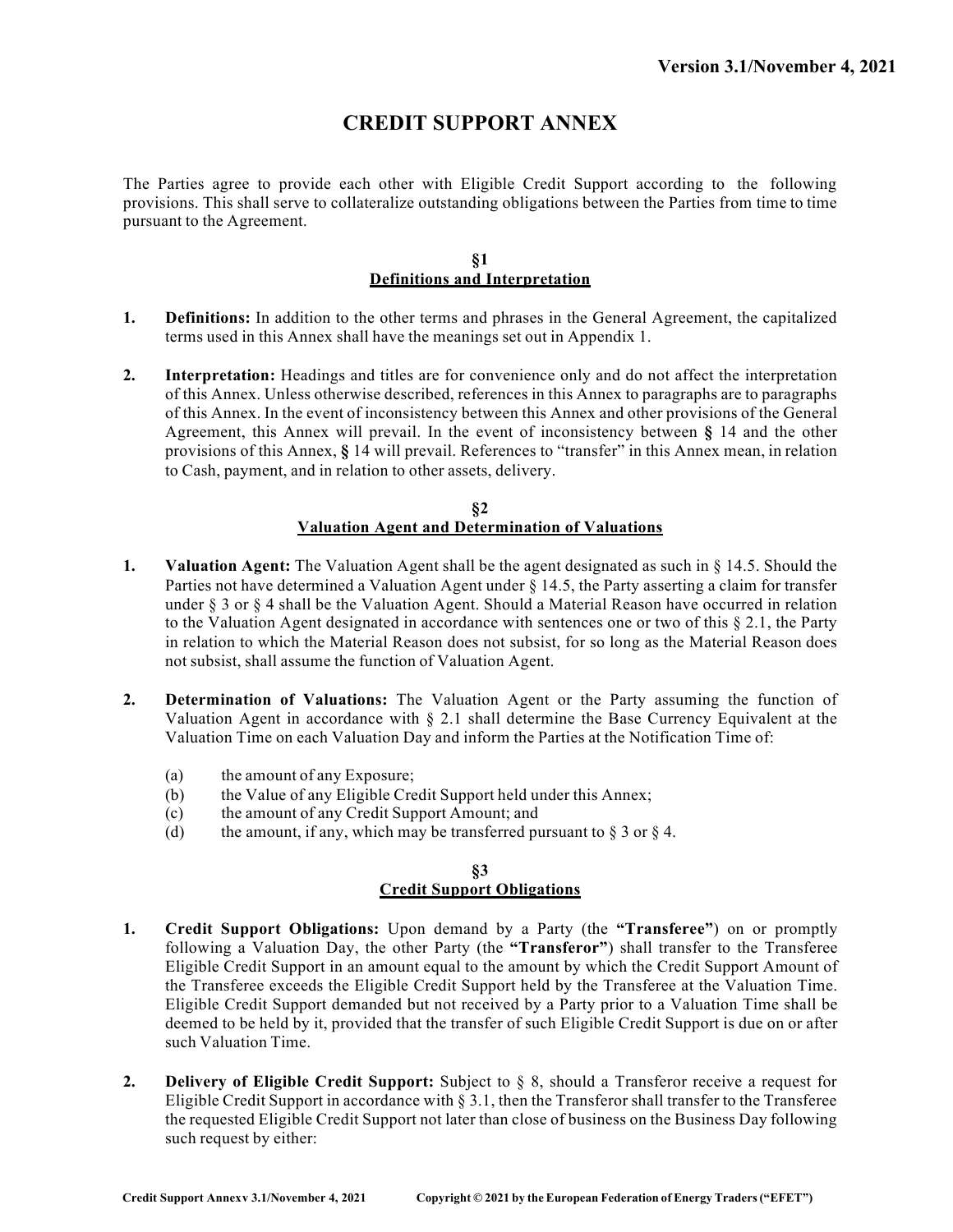- (a) transferring Cash to the account of the Transferee specified in  $\S$  13; or
- (b) providing a Letter of Credit.

#### **§4 Return of Eligible Credit Support**

- **1. Excess Credit Support:** Upon demand by the Transferor on or promptly following a Valuation Day, the Transferee shall transfer to the Transferor Eligible Credit Support in an amount equal to the amount by which the Eligible Credit Support held by the Transferee exceeds the Credit Support Amount of the Transferee at the Valuation Time.
- **2. Return of Eligible Credit Support:** Subject to § 8, should a Transferee receive a request pursuant to § 4.1, then the Transferee shall transfer to the Transferor the requested Eligible Credit Support not later than close of business on the Business Day following such request by either:
	- (a) transferring Cash to the account of the Transferor specified in § 13; or
	- (b) where the Eligible Credit Support is a Letter of Credit, and as preferred by the Transferor, waiving its rights, in part or in whole, under, or agreeing to the amendment or revocation of the Letter of Credit and, where relevant, its return. The Transferee may waive its rights conditional upon the transfer of other Eligible Credit Support such that its Value, when added to the Value of the remaining Eligible Credit Support held by the Transferee, equals the Credit Support Amount of the Transferee.

#### **§5 Minimum Transfer, Threshold and Independent Amounts**

- **1. Minimum Transfer Amount**: In the event that a Minimum Transfer Amount has been agreed for a Party in  $\S$  14.1, that Party shall be obliged to transfer pursuant to  $\S$  3 or  $\S$  4 only if the Value of the Eligible Credit Support to be transferred is at least equal to such Minimum Transfer Amount.
- **2. Threshold Amounts**: In the event that a Threshold Amount has been agreed for a Party in § 14.2, that Party shall be obliged to transfer pursuant to  $\S 3$  or  $\S 4$  only if the Exposure of the other Party minus any Independent Amount of such Party, in addition to the first Party's Independent Amount if any, is at least equal to the Threshold Amount.
- **3. Independent Amounts:** In the event that an Independent Amount has been agreed for a Party in § 14.9, such amount shall be added to the Exposure of the other Party when determining the Credit Support Amount of such other Party, and shall be deducted from its own Exposure when determining its own Credit Support Amount.

#### **§6 Exchange of Eligible Credit Support**

**Exchange of Eligible Credit Support:** Subject to the approval of the Transferee (not unreasonably to be withheld), the Transferor may replace, in whole or in part, any Eligible Credit Support provided under this Annex by Eligible Credit Support of the same or higher Value. The Transferee shall have no obligation to transfer the Eligible Credit Support which it holds until it has received the replacement Eligible Credit Support.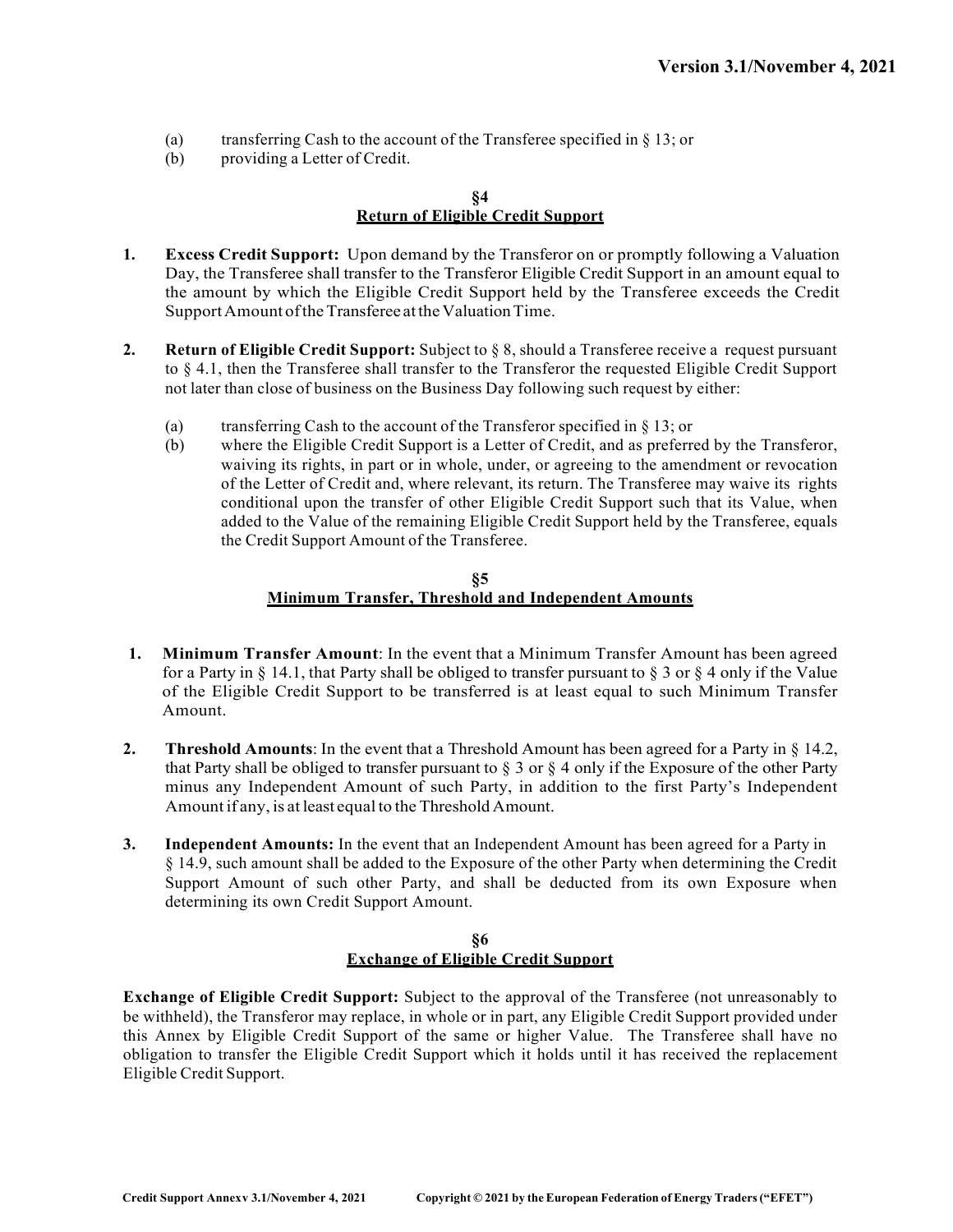#### **§7 Transfer of Title, Representation and No Security Interest**

- **1. Transfer of Title:** Each Party agrees that all right, title and interest in and to any Eligible Credit Support or Interest Amount which it transfers to the other Party under the terms of this Annex will vest in the Transferee free and clear of any liens, claims, charges or encumbrances or any other interest of the Transferor or of any third person.
- **2. Representation:** Each Party represents to the other Party (which representation is deemed to be repeated on each day on which it transfers Eligible Credit Support or an Interest Amount) that it is the sole owner of or otherwise has the right to transfer all such Eligible Credit Support or Interest Amount to the other Party under this Annex, free and clear of any security interest, lien, encumbrance or other restriction.
- **3. No Security Interest:** Nothing in this Annex is intended to create or does create in favour of either Party any mortgage, charge, lien, pledge, encumbrance or other security interest in any cash or other property transferred by one Party to the other Party under this Annex.

#### **§8 Dispute Resolution**

- **1. Objections:** Should a Party object to the Valuation Agent's calculation of Eligible Credit Support to be transferred, or the Value of any Eligible Credit Support, then such Party will notify the other Party and the Valuation Agent (if not the other Party), setting out the reasons for the objection, not later than the close of business on the Business Day following the day on which the relevant demand for Eligible Credit Support is received, or on the Business Day on which Eligible Credit Support is Transferred, as relevant.
- **2. Undisputed Amounts:** Where a Party disputes the Valuation Agent's calculation of Eligible Credit Support to be transferred, the appropriate Party will transfer the undisputed amount, if any, to the other Party no later than the time such transfer is due pursuant to this Annex.
- **3. Resolution:** The Parties will consult each other in an attempt to resolve disputes. If the Parties fail to resolve a dispute by the Resolution Time, then the Valuation Agent will recalculate the Eligible Credit Support to be transferred and/or the Value of Eligible Credit Support as of the Recalculation Day by seeking quotations from three leading traders in the relevant commodity market which it may choose according to its reasonably exercised discretion, and by taking the arithmetic average of those obtained. Where three quotations are not available for an Individual Contract, each Party shall obtain one quotation and the Valuation Agent will take the arithmetic average of those obtained. Where neither the Valuation Agent nor the Parties are able to obtain the requisite quotations for an Individual Contract, the Valuation Agent's original calculations will be used for such Individual Contract. Following a recalculation pursuant to this § 8.3, the Valuation Agent will notify each Party (or the other Party if relevant), as soon as possible but in any event not later than the Notification Time on the Business Day following the Resolution Time, of the results of the recalculation and the means of arriving at those results. The appropriate Party will, upon demand following such notice, make the appropriate transfer.
- **4. No Material Reason:** The failure by a Party to transfer any amount which is the subject of a dispute to which this § 8 applies will not constitute a Material Reason for as long as the procedures set out in this § 8 are being carried out. For the avoidance of doubt, upon completion of those procedures, § 10 of this Annex will apply to any failure by a Party to make a required transfer on the relevant due date.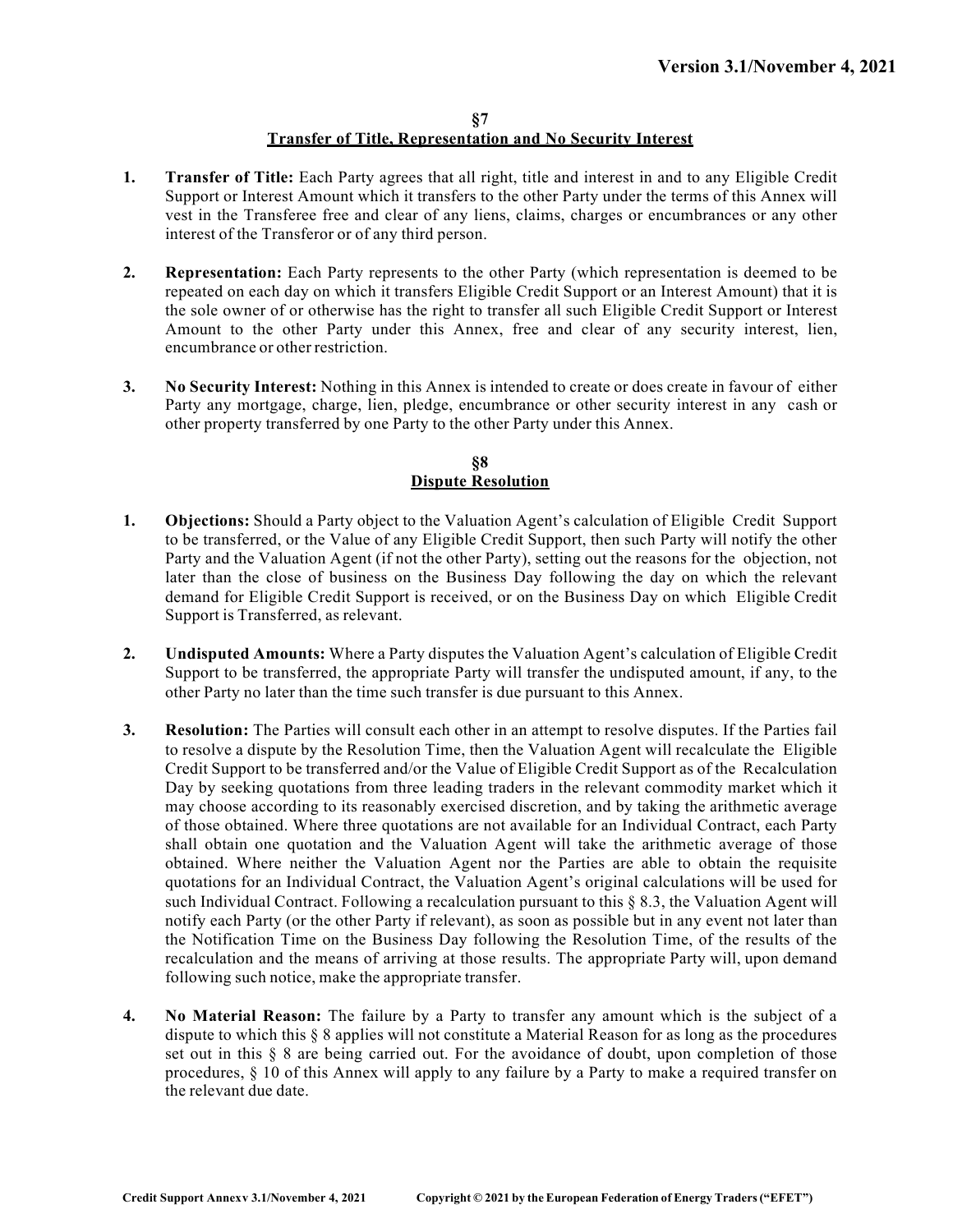#### **§9 Interest income on Cash**

**Interest Income on Cash:** The Transferee shall pay interest on Cash at the Reference Interest Rate set out in § 14.8. Interest Amounts shall be paid on the first Business Day of each month for Eligible Credit Support held and received during the preceding month to the account of the Transferor specified in § 13.

#### **§10 Material Reason**

**Material Reason:** For the purposes of § 10.3 of the General Agreement, a Material Reason shall also exist with respect to a Party if such Party fails to transfer, when due, Eligible Credit Support under § 3, § 4 or § 8, and such failure is not cured within (1) Business Day of written demand by the other Party.

#### **§11 Termination of the Agreement**

**Termination of the Agreement:** In the event of Early Termination of the Agreement, the Valuation Agent shall determine the Base Currency Equivalent of all Eligible Credit Support provided under this Annex on the Early Termination Date; *provided*, however that any Eligible Credit Support in the form of a Letter of Credit as of the Early Termination Date shall not be considered by the Valuation Agent in making such determination. Notwithstanding the preceding sentence, to the extent that the Transferee draws under any such Letter of Credit, the obligations of the Transferor shall be discharged in an amount equal to such drawings. Such amount shall be included in the Termination Amount to be determined pursuant to § 11 of the General Agreement as part of "other amounts payable" by the Transferee. At the same time, all claims of the Parties for the transfer of Eligible Credit Support pursuant to § 3 or § 4 shall expire.

#### **§12 Expenses**

Each Party will pay its own costs and expenses in connection with performing its obligations under this Annex, and neither Party will be liable for any such costs and expenses incurred by the other Party.

### **[BALANCE OF PAGE INTENTIONALLY LEFT BLANK]**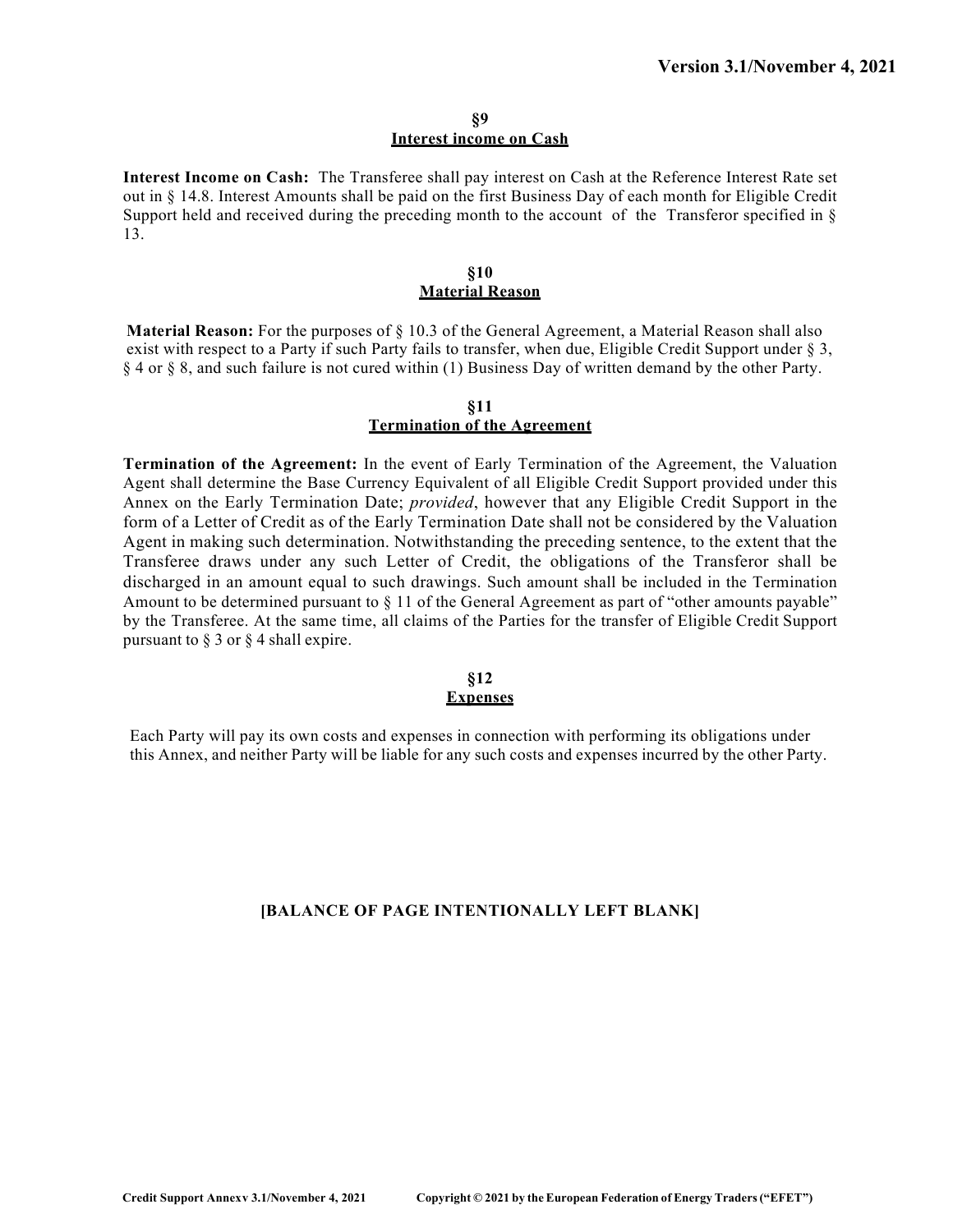#### **§13 Bank Accounts**

Transfers of Cash pursuant to § 3 and § 4 as well as payments of Interest Amounts shall be effected to the following accounts:

> Party A: Bank: Account number: Swift:

Party B: Bank: Account number: Swift:

#### **§14 Specifications**

**1. Minimum Transfer Amount** means with respect to Party A: \_\_\_\_\_\_\_\_\_\_\_\_\_\_\_, and

**Minimum Transfer Amount** means with respect to Party B:

**2. Threshold Amount** means with respect to Party A: , and

**Threshold Amount** means with respect to Party B: but in the event of a Material Reason or Material Adverse Change with respect to a Party, the Threshold Amount in respect of such Party shall be zero.

- **3. ValuationTime:**
- **4. Valuation Day:**
- **5. ValuationAgent:**
- **6. NotificationTime:**
- **7. ResolutionTime:**

**8. Reference Interest Rate** means EURIBOR, unless otherwise specified here: for a period of: [one month/ one year/[*insert other tenor*] as agreed between the Parties] (the "**Designated Maturity**") provided that if the Reference Interest Rate plus any margin would otherwise be less than zero, the sum of the Reference Interest Rate plus any margin shall be floored at zero.

**9.** Independent Amount means with respect to Party A: \_, and  $\alpha$ , and  $\beta$ 

**Independent Amount** means with respect to Party B:

- **10. Base Currency** means Euro, unless otherwise specified here:
- **11. EligibleCurrency:**
- **12. Additional provisions:**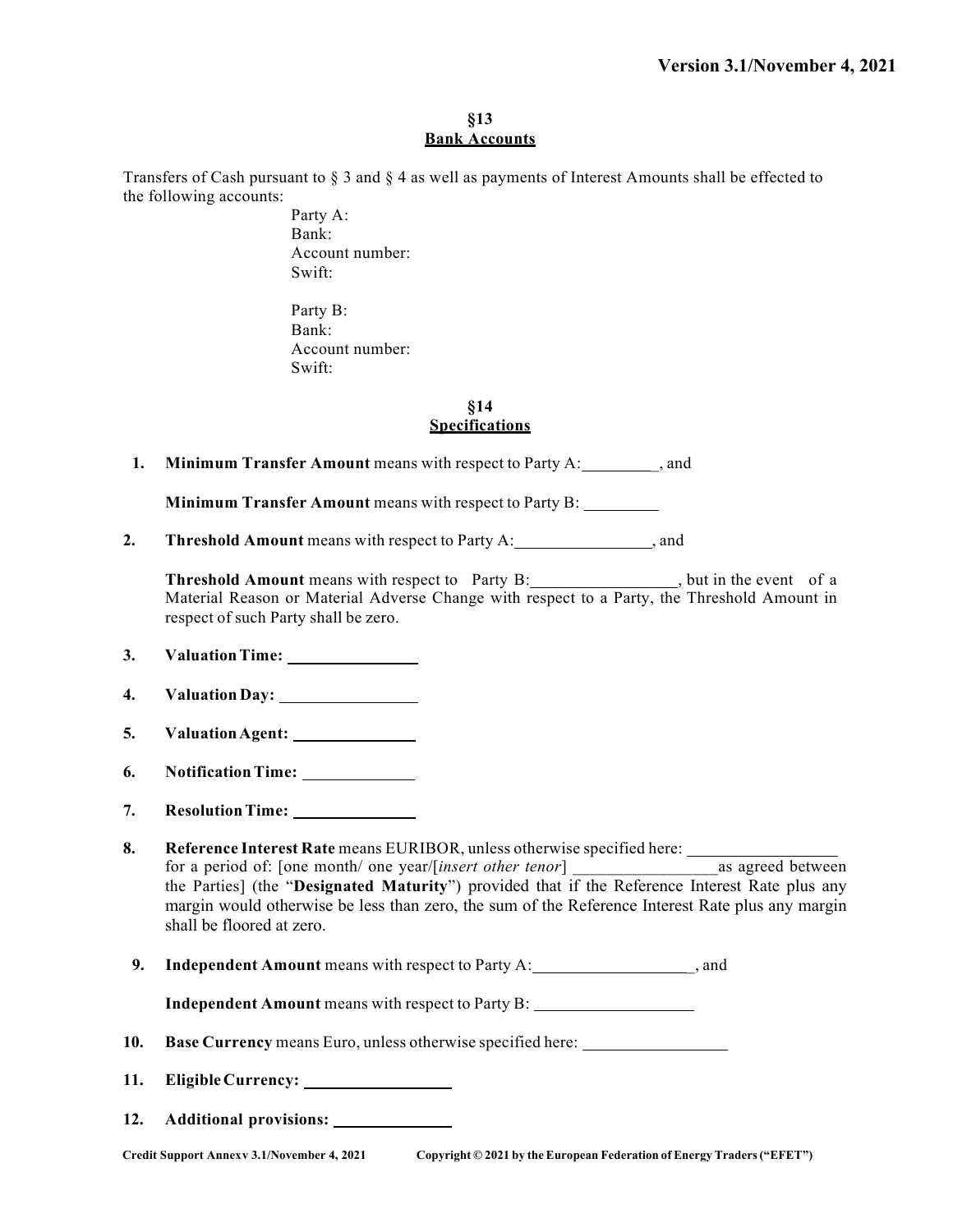**13. Rounding:** Amounts to be transferred in accordance with § 3 and § 4 shall be rounded up and down to the nearest integral multiple of  $\epsilon$ 

### **To be executed only by Parties that checked and completed one or more of the boxes on Page 1 of this Annex:**

IN WITNESS whereof this Annex has been duly executed by the duly authorized representatives of each Party on the respective dates set out below with effect from the Effective Date.

 $\overline{\text{Signature}(s)}$  of Party A  $\overline{\text{Signature}(s)}$  of Party B

Name of Signatory/ies Name of Signatory/ies

Title of Signatory/ies Title of Signatory/ies

Name of Party A Name of Party B

(Date) (Date)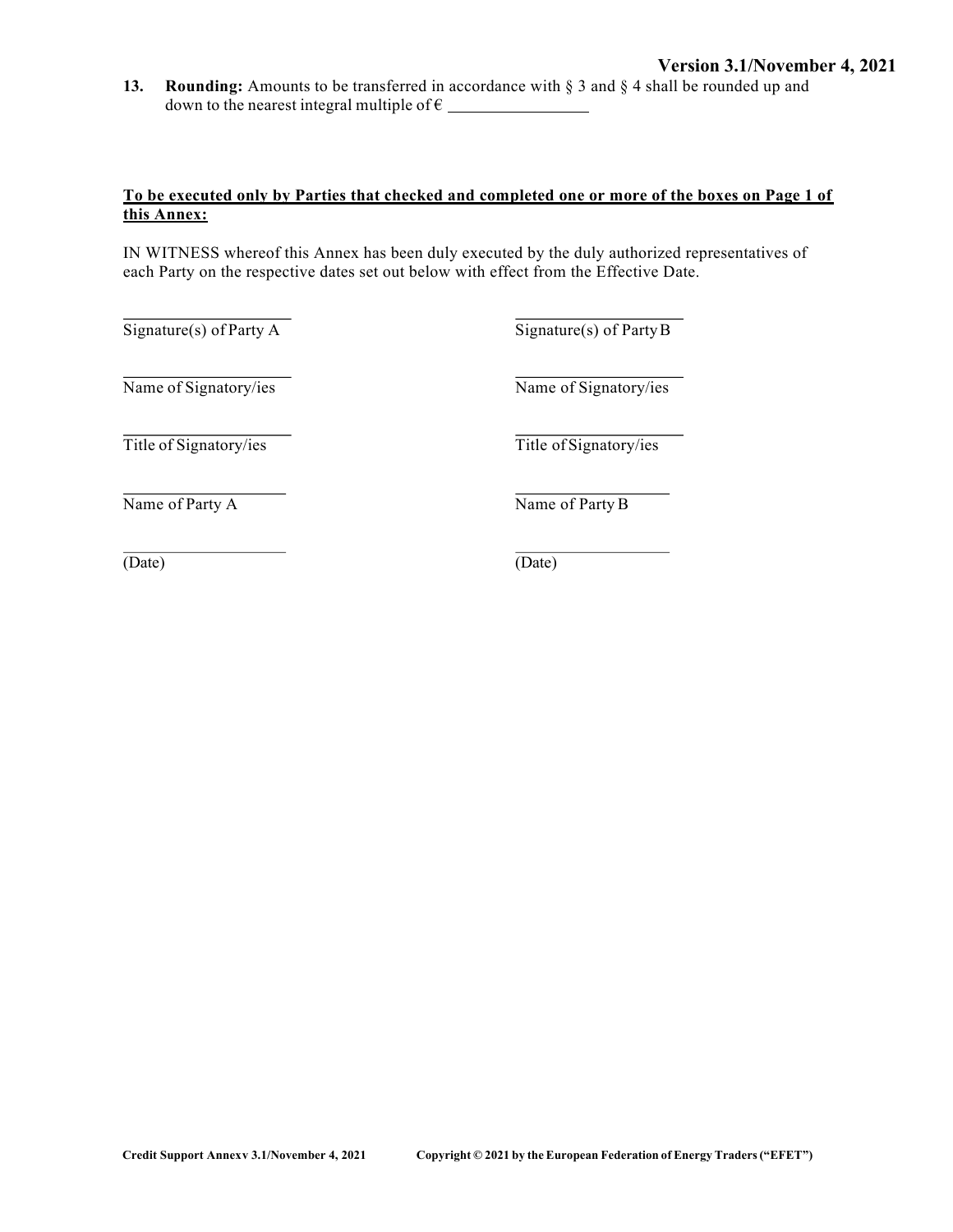## **APPENDIX 1 to the CREDIT SUPPORT ANNEX**

## **Defined Terms**

Terms used in this Annex shall have the following meanings:

**"Base Currency"** has the meaning set out in § 14.10.

**"Base Currency Equivalent"** means, in respect of any amount denominated in the Base Currency, such Base Currency amount, and, in respect of any amount denominated in an Eligible Currency, the amount of Base Currency required to purchase such amount of Eligible Currency at the spot exchange rate determined by the Valuation Agent for value on the day that the relevant determination is being made.

**"Cash"** means an amount of money in the Base Currency or any Eligible Currency.

**"Credit Support Amount"** means in relation to a Party ("Party X") on a Valuation Day, the aggregate of Party X's Exposure plus any Independent Amount applicable to the other Party ("Party Y"), minus any Independent Amount posted as Cash applicable to Party X and any Threshold Amount applicable to Party Y. Calculations which result in a negative number shall be deemed to be zero.

"**EURIBOR**" means that the rate for a Reset Date will be EURIBOR (the Euro wholesale funding rate known as the Euro Interbank Offered Rate provided by the European Money Markets Institute, as the administrator of the benchmark (or a successor administrator)) for the Designated Maturity which appears on the Reuters Screen EURIBOR01 Page as of 11:00 a.m., CET (or any amended publication time as specified the benchmark administrator in the EURIBOR benchmark determination methodology), on the day that is two TARGET Settlement Days preceding that Reset Date.

#### *No Index Cessation Effective Date with respect to EURIBOR*

If, by 11:00 a.m. CET (or the amended publication time for EURIBOR, if any, as specified by the EURIBOR benchmark administrator in the EURIBOR benchmark methodology) on that Reset Date, EURIBOR for a period of the Designated Maturity in respect of the Reset Date has not been published on the Reuters Screen EURIBOR01 Page and an Index Cessation Effective Date with respect to EURIBOR has not occurred, then, references to EURIBOR will be deemed to be references to the last provided or published EURIBOR. If by 3:00 p.m., CET (or four hours after the amended publication time for EURIBOR), on that Reset Date, neither the administrator of EURIBOR nor an authorized distributor has provided or published EURIBOR for a period of the Designated Maturity in respect of the Reset Date and an Index Cessation Effective Date has not occurred, then, unless otherwise agreed by the Parties, the rate for that Reset Date will be:

- (A) a rate formally recommended for use by the administrator of EURIBOR; or
- (B) a rate formally recommended for use by the supervisor which is responsible for supervising EURIBOR or the administrator of EURIBOR,

in each case, during the period of non-publication of EURIBOR and for so long as an Index Cessation Effective Date has not occurred. If a rate described in sub-paragraph (A) is available, that rate shall apply. If no such rate is available but a rate described in sub-paragraph (B) is available, that rate shall apply. If neither a rate described in sub-paragraph (A) nor a rate described in sub-paragraph (B) is available, then the Valuation Agent shall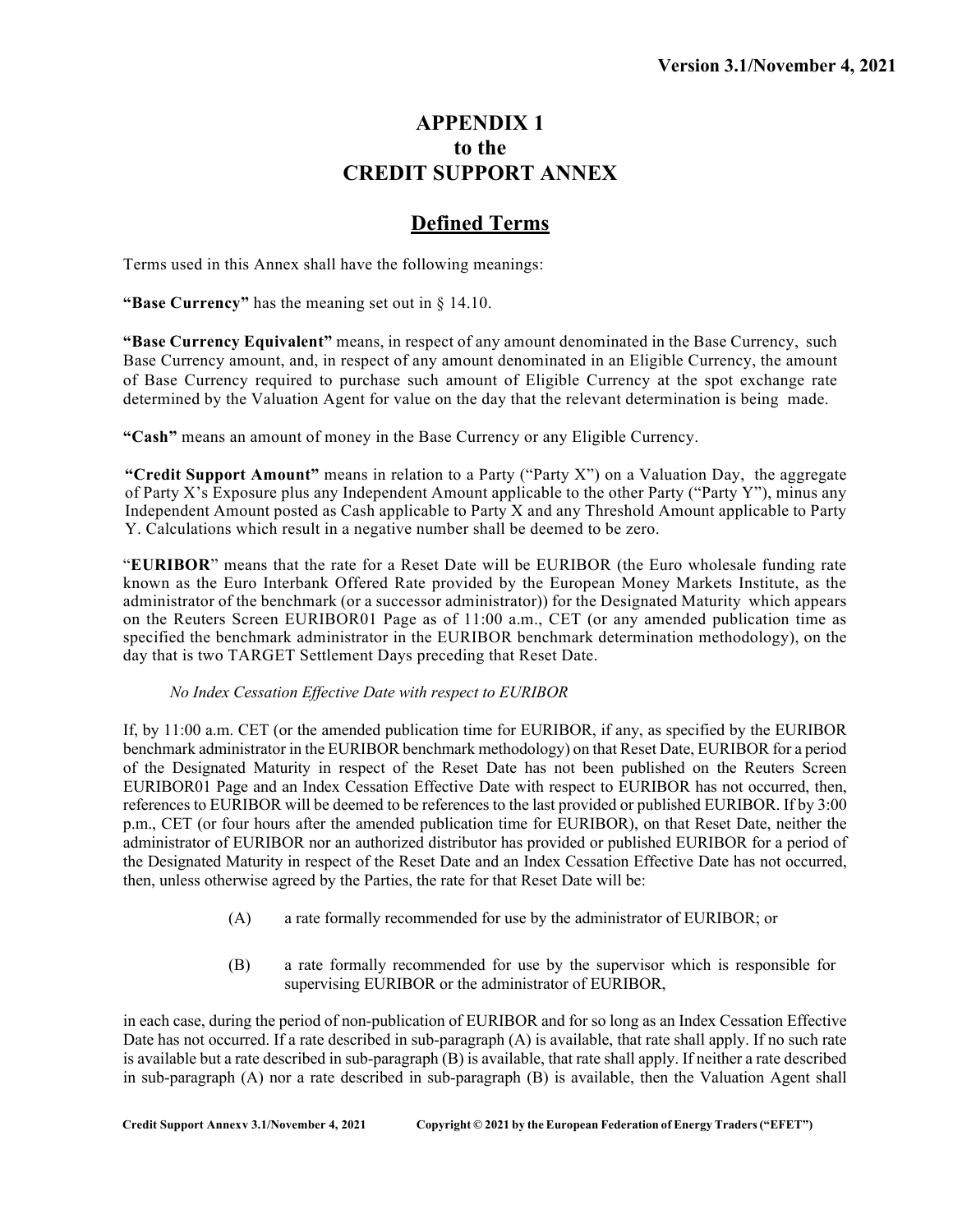### **Version 3.1/November 4, 2021**

determine a commercially reasonable alternative for EURIBOR, taking into account any rate implemented by central counterparties and/or futures exchanges, in each case with trading volumes in derivatives or futures referencing EURIBOR that the Valuation Agent considers sufficient for that rate to be a representative alternative rate.

### *Index Cessation Effective Date with respect to EURIBOR*

If an Index Cessation Effective Date occurs with respect to EURIBOR, then the rate for a Reset Date occurring two or more TARGET Settlement Days after the Index Cessation Effective Date will be such rate as replaces EURIBOR pursuant to the prevailing fallbacks mechanics ISDA (the International Swaps and Derivatives Association), or any successor to ISDA, has in place (the "**Applicable Fallback Rate**"), as at the Index Cessation Effective Date, after the Valuation Agent has made such adjustments as are necessary to account for any difference in term structure or tenor of the Applicable Fallback Rate and all provisions in this section shall be read as though references to EURIBOR are instead references to the Applicable Fallback Rate.

#### **"Eligible Credit Support"** means either:

- (a) Cash; or
- (b) a Letter ofCredit.

**"Eligible Currency"** has the meaning set out in § 14.11.

**"Exposure"** means in relation to a Party on a Valuation Day, the amount determined by the Valuation Agent to be due and payable to such Party pursuant to the method set out in  $\S$  11 of the General Agreement, being the amount that would be payable to such Party upon termination of all outstanding Individual Contracts at that time. For the avoidance of doubt, such amount shall include sums due and payable, and the Value of commodity delivered, but for which payment has not been received. Calculations which result in a negative number shall be deemed to be zero.

#### **"Independent Amount"** has the meaning set out in § 14.9.

"**Index Cessation Effective Date**" means, in respect of an Index Cessation Event, the first date in respect of which EURIBOR, or (if an Applicable Fallback Rate is being used) such Applicable Fallback Rate, is no longer provided. If EURIBOR, or, as the case may be, such Applicable Fallback Rate, ceases to be provided on the same day that it is required to determine the rate for a Reset Date pursuant to the terms of the contract but it was provided at the time at which it is to be observed pursuant to the terms of the contract (or, if no such time is specified in the contract, at the time at which it is ordinarily published), then the Index Cessation Effective Date will be the next day on which the rate would ordinarily have been published.

"**Index Cessation Event**" means, in respect of EURIBOR or, in the event an Applicable Fallback Rate is being used, such Applicable Fallback Rate:

- (a) a public statement or publication of information by or on behalf of the administrator of the index announcing that it has ceased or will cease to provide the index permanently or indefinitely, provided that, at the time of the statement or publication, there is no successor administrator that will continue to provide the index; or
- (b) a public statement or publication of information by the regulatory supervisor for the administrator of the index, the central bank for the currency of the index, an insolvency official with jurisdiction over the administrator for the index, a resolution authority with jurisdiction over the administrator for the index or a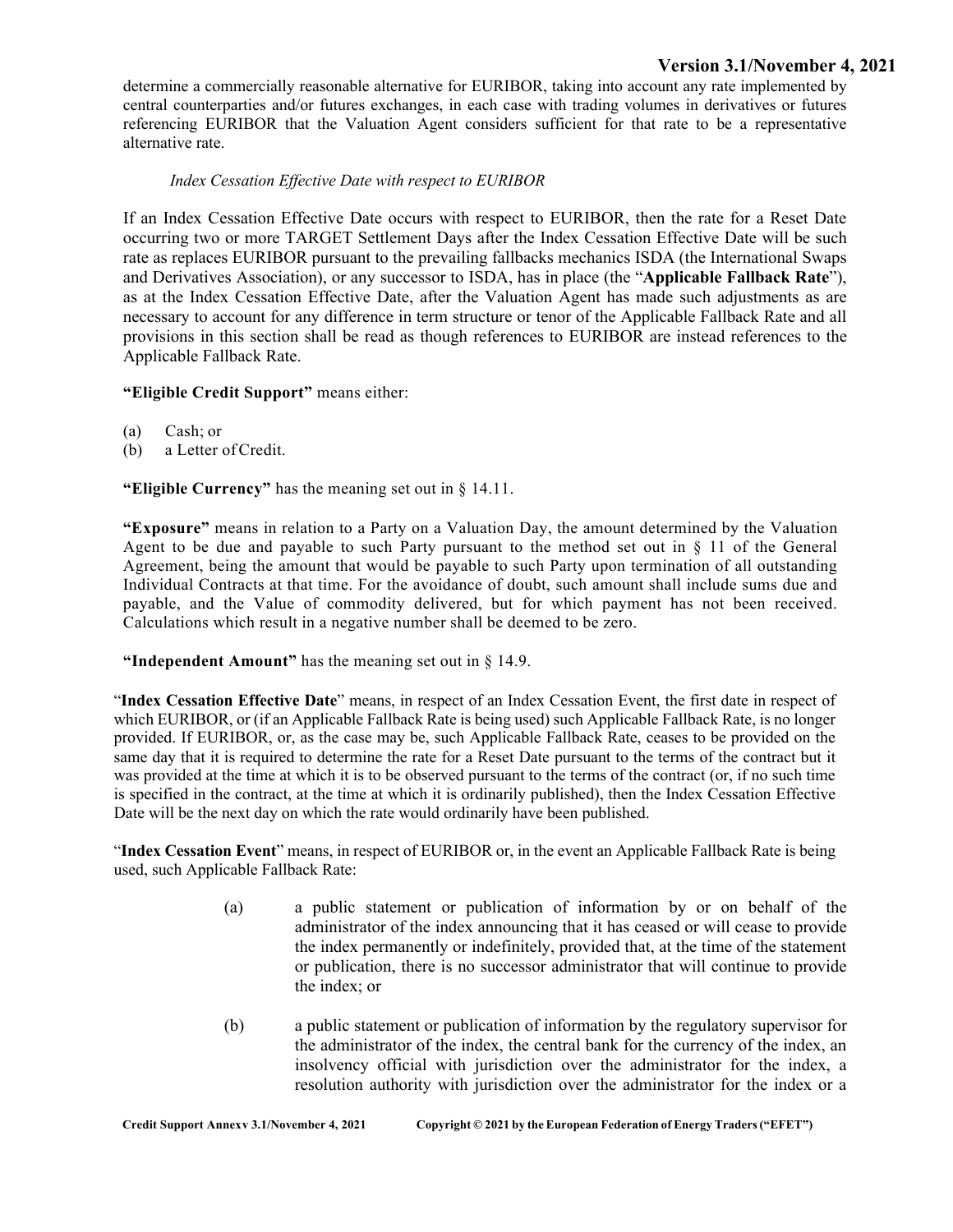#### **Version 3.1/November 4, 2021**

court or an entity with similar insolvency or resolution authority over the administrator will cease to provide the index permanently or indefinitely, provided that, at the time of the statement or publication, there is no successor administrator that will continue to provide the index.

**"Interest Amount"** means with respect to an Interest Period, the aggregate sum of the Base Currency Equivalents of the amounts of interest determined for each relevant currency and calculated for each day in that Interest period on the amount of the Eligible Credit Support comprised of Cash and held by the Transferee, determined by the Valuation Agent for each such day as follows:

- (a) the amount of cash denominated in the relevant currency on that day; multiplied by
- (b) the Reference Interest Rate in effect on that day; divided by
- $(c)$  360.

**"Interest Period"** means the period from (and including) the last Business Day on which an Interest Amount was transferred (or if no Interest Amount has yet been transferred, the Business Day on which Eligible Credit Support in the form of Cash was transferred to or received by the Transferee) to (but excluding) the Business Day on which the current Interest Amount is transferred.

**"Letter of Credit"** means a standby letter of credit, bank guarantee or similar document in a format acceptable to the Transferee denominated in the Base Currency or an Eligible Currency issued irrevocably by a leading commercial bank with a credit rating of at least A- from Standard & Poor's Rating Group or A3 by Moody's Investors Services, Inc. which obliges the bank to pay the amount guaranteed therein upon first demand of the Transferee.

**"Minimum Transfer Amount"** is the amount designated as such in § 14.1.

**"Notification Time"** means the time designated as such in § 14.6.

**"Recalculation Day"** means the Valuation Day that gives rise to the dispute under § 8, provided, however, that if a subsequent Valuation Day occurs under § 3 prior to the resolution of the dispute, then the "Recalculation Day" shall mean the most recent Valuation Day under that § 3.

**"Reference Interest Rate"** has the meaning set out in § 14.8.

"**Reset Date**" shall mean each day in an Interest Period.

**"Resolution Time"** has the meaning set out in § 14.7.

"**TARGET Settlement Day**" means any day on which TARGET2 (the Trans-European Automated Real-time Gross settlement Express Transfer system) is open for the settlement of payments in Euro.

**"Threshold Amount"** has the meaning set out in § 14.2.

**"Transferee"** has the meaning set out in § 3.

**"Transferor"** has the meaning set out in § 3.

**"Valuation Agent"** means the agent designated as such in § 14.5 or otherwise provided for in § 2.

**"Valuation Day"** means any Business Day designated as such in § 14.4.